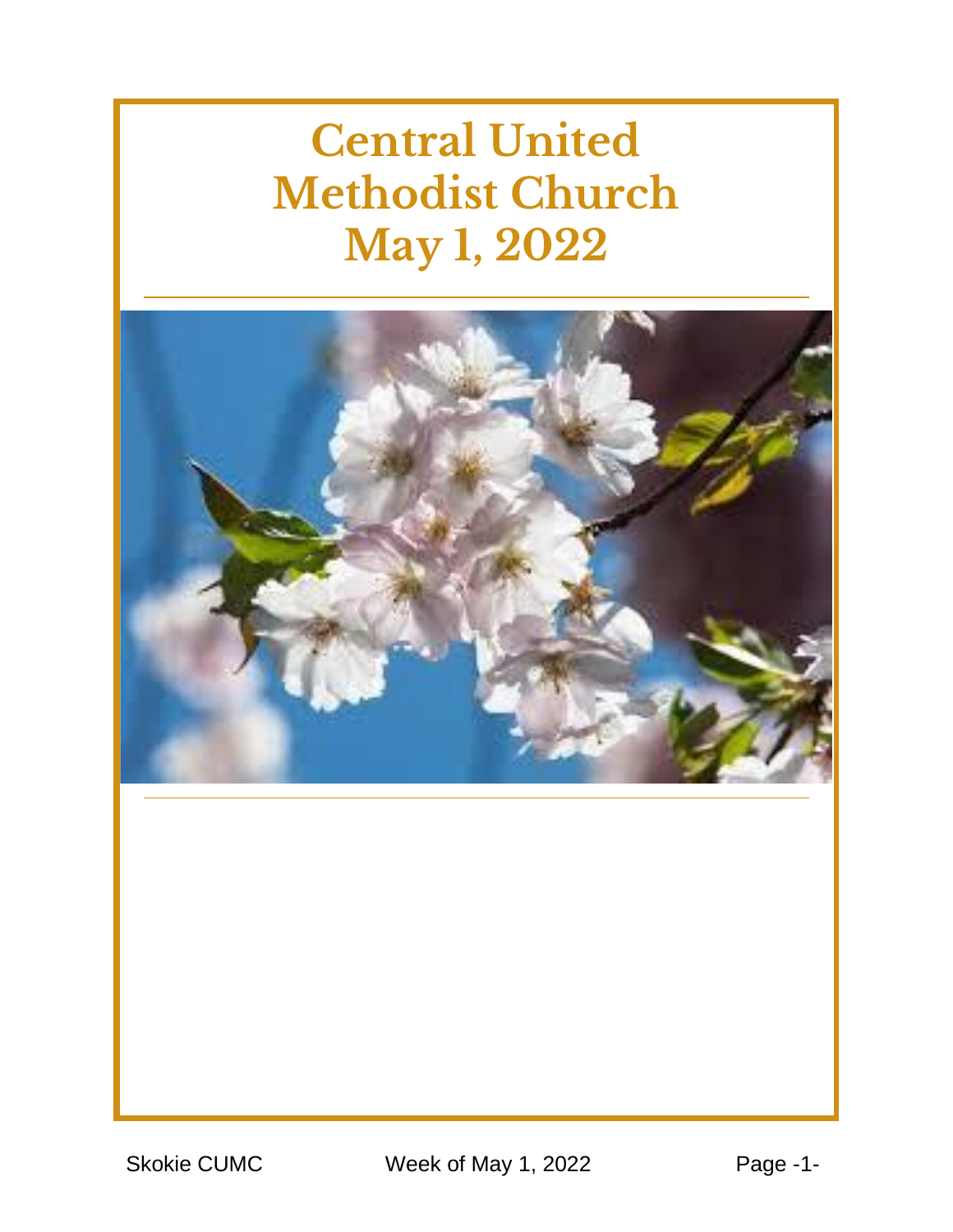#### **From Pastor Biel**

Lectionary Readings for **Sunday, May 1, 2022, Third Sunday of Easter.**

Acts 9:1-20 Psalm 30 Revelations 5:11-14 John 21:1-19

\_\_\_\_\_\_\_\_\_\_\_\_\_\_\_\_\_\_\_\_\_\_\_\_\_\_\_\_\_\_\_\_\_\_\_\_\_\_\_\_\_\_\_\_\_\_\_\_\_\_\_\_\_\_\_\_\_\_\_\_\_\_\_\_\_\_\_\_\_

*"Now none of the disciples dared to ask him, 'Who are you?' because they knew it was the Lord"* (**[John 21:12](https://r20.rs6.net/tn.jsp?f=001qjU474o973LYCR_8K6L7NC-QTYmSid1lr26w2S6w4V-IrO1AFNNlNeLm3T9Dv123nFBkHNDHg9kfIqZV17-KH7eouYpS2RYU8zWeNP6cdLlE_4v8FWOUSs4WHn_pnBjscN0xWZv1fa-Lpp83uq6HK3or8WFLGUxXzW0DeWrnpohM3VK3TPZH-DI9XipWuYXcim6sJDg2xIjQ39tsiz7GMx1Dl_aIDhbpVttHY_DvjdcdrAkZBVv2AGqFWm9tAD7byG-62eLJjz4gQo95B01Vo6y__mnsPUHlCVvp_NTkfuhAZwMZG9psxfjZ63NQ9Y9OD2-wSZkWO8X8Jr1GP9lyuMVknjJ0L-stDvZAKCpyyjS03I9jgDExu37W90N7muU-qvaQfySyxwTouE3jUtea01Vbeccyb47PyqfyuQx1QDIcnk7aCJyijiNc87HfRW5GMr5QQjJrqA1jQPt8kTR2EhbZv_kUR3BuPX60nsuPZIPeFlhnsCa6VM7ph0XdkmRGYUjChr0CIbDCs19gukmenOTfmuWXLIITyHzFBErd4fi5A7ENSnt_MjbgIzXMfIgT9-OvKZiCeorUWhK9GyOkF4I16gcWLPGT3F9N_ro2OAEK9ZB_BG_q_BlB9cTC2eSjJFEtHguqa-loUkG-oQ18awLrJLFOma_wIvF8Q3wf8SUTv-WHmteQtRQjTRGx-ugs9MK_Y1t3GYr5Yvd7J-GVSv-zjWHwXpnnzu_37uaRwUy8f6GClg8GHJA5kLMqeyEKUtokKgSFn98=&c=_IL1JC1Ez7yUV8Mq4BZCJG48cN0IOPbmfvdqvW8ofTZYyCUXd1VDeQ==&ch=Fb23IMnWntlBrlx3Cy48mre9MfrPUA3IL7xQPazV1nreH-M4dHXnDw==)**).

Resurrection is not mere resuscitation.

Like the Easter Morning encounter between Jesus and Mary, his disciples don't know who this lone figure on the beach is at first glance. When Jesus shares with them a meal of fish and bread, they recognize Jesus. The same holds true for the two who encounter Jesus on the Road to Emmaus. Their eyes were opened in the breaking of bread.

After the resurrection, Jesus' appearance is different. Jesus is back. And with him comes abundance in the face of apparent scarcity; a catch of 153 large fish after a night of fishing and catching nothing.

If you recall, Jesus sent out the disciples in the power of the Holy Spirit in last week's reading. This Sunday, we will find them 'gone fishin.' What happened? They fell back to an old routine that some of them kept before they met Jesus. We'll explore this more on Sunday in worship as well as the marvelous story of Saul's conversion experience that began with an encounter with the risen Jesus on the Road to Damascus.

Sent out by Jesus, the church today, just as the disciples then, can expect "a new era of bountiful love and mercy, of grace upon grace" (John 1:16), which is the essence of the Gospel according to commentator, Matthew Meyer Boulton. It doesn't mean that their work was or our work will be easy or familiar. It DOES mean, however, that answering Jesus' call is not something we do alone, but with the grace and power of the Holy Spirit.

Looking at the days ahead for Central Church, beloved, may you sense where Jesus is sending you and know, deep in your consciousness, that God will remain faithful the whole way.

Deep blessings,

**Pastor Biel**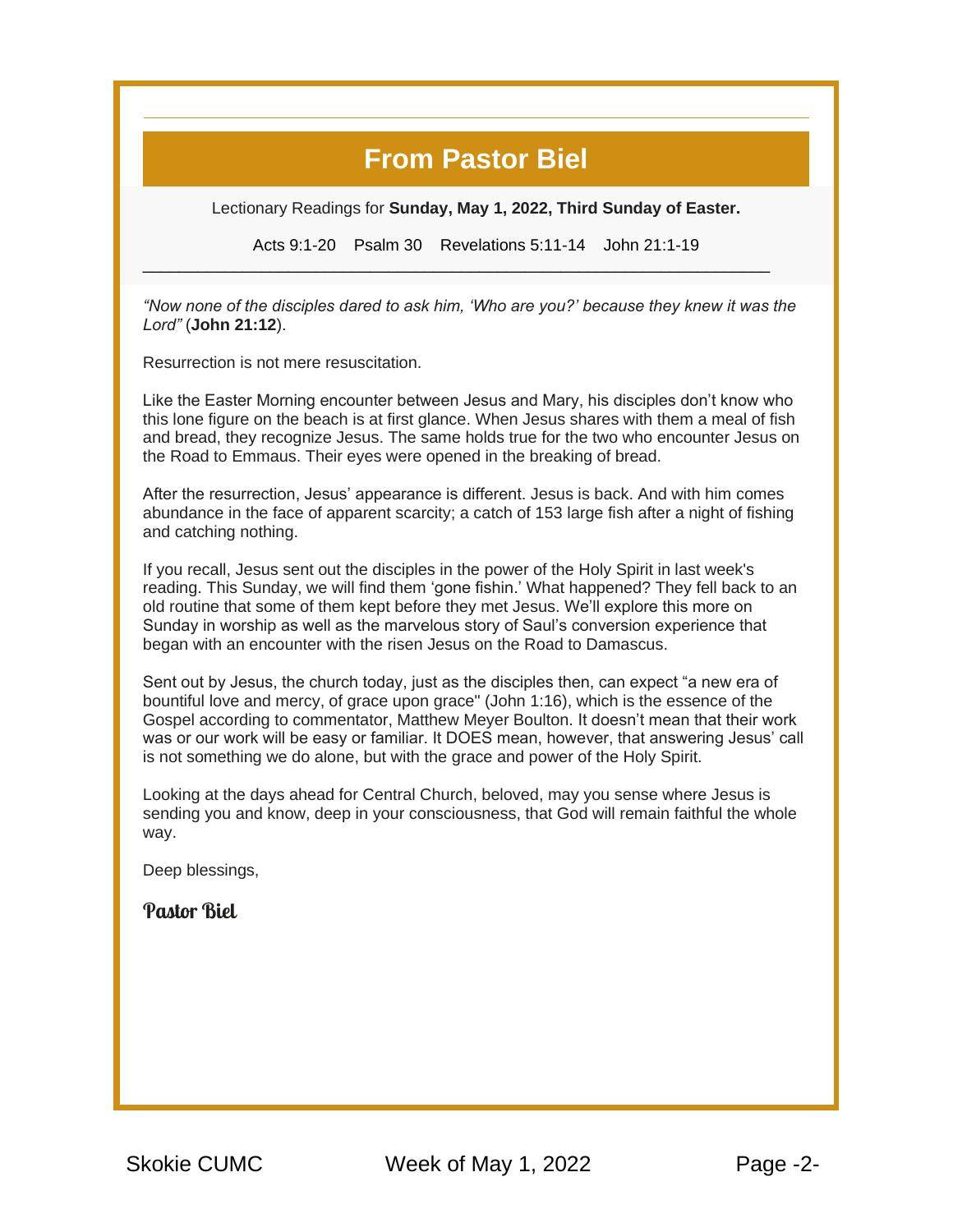#### **A Love Letter to the Future**

#### Of Buildings and Visions Thereof

By Christopher Bartlett

Last night, the Building Visioning Task Force held its third meeting. As a quick reminder, this group is working on the question of how to use the capital improvement funds available to us from the sale of the Elston Avenue property that closed earlier this year.

This work is going to be done in three phases. First of all, we have a list of repairs that absolutely cannot wait. This list was compiled by Ed Gut and Edgar and Diane Wolff-Klammer. We reviewed it and have referred it to the Trustees for action with our endorsement.

The second phase involves a rigorous examination of the condition of the Log Cabin. It appears that there are serious structural issues in that building that may well be getting worse over time. In order to come up with alternative plans for what to do about the cabin, we have determined that we'll need to bring in outside help. We need to evaluate the foundation and major structural supports, as well as evaluate the cost of replacing some logs that appear to be in poor condition. Our goal is to have this survey complete by the end of May.

The third phase is where all of you come in. We've been trying to talk about future visions for Central UMC, so that we would have guidance on the building-oriented decisions we've been asked to bring to the congregation. After a lot of excellent discussion, we concluded that we did not represent enough of Central UMC's people to do that. Therefore, we will be asking the congregation to contribute ideas and dreams for Central UMC. I'll write about this in more detail soon, but I want to bring a fortunate fact into this conversation. We will be having a retreat from July 15-17, a couple of hours west of here. One purpose for that retreat will be to hold a long visioning discussion, with facilities in mind. The task force will take the results from this retreat and put together proposals based on that work.

What this means is that I'm asking as many of you as can to come to the retreat. Bring children; it's a campground with lots of opportunities for cool family activities. We want the young folk to be a real part of the vision work we need to do; after all, we will hand the church on to them in the not-too-distant future, and their dreams must be heard and encouraged.

That's all for this week. We have a lot of good, plain work to do over the next few months. We also have a brilliantly talented and dedicated congregation to do that work. As I prayed last night at the end of our meeting, may God show us things that are even better than we could have imagined.

Amen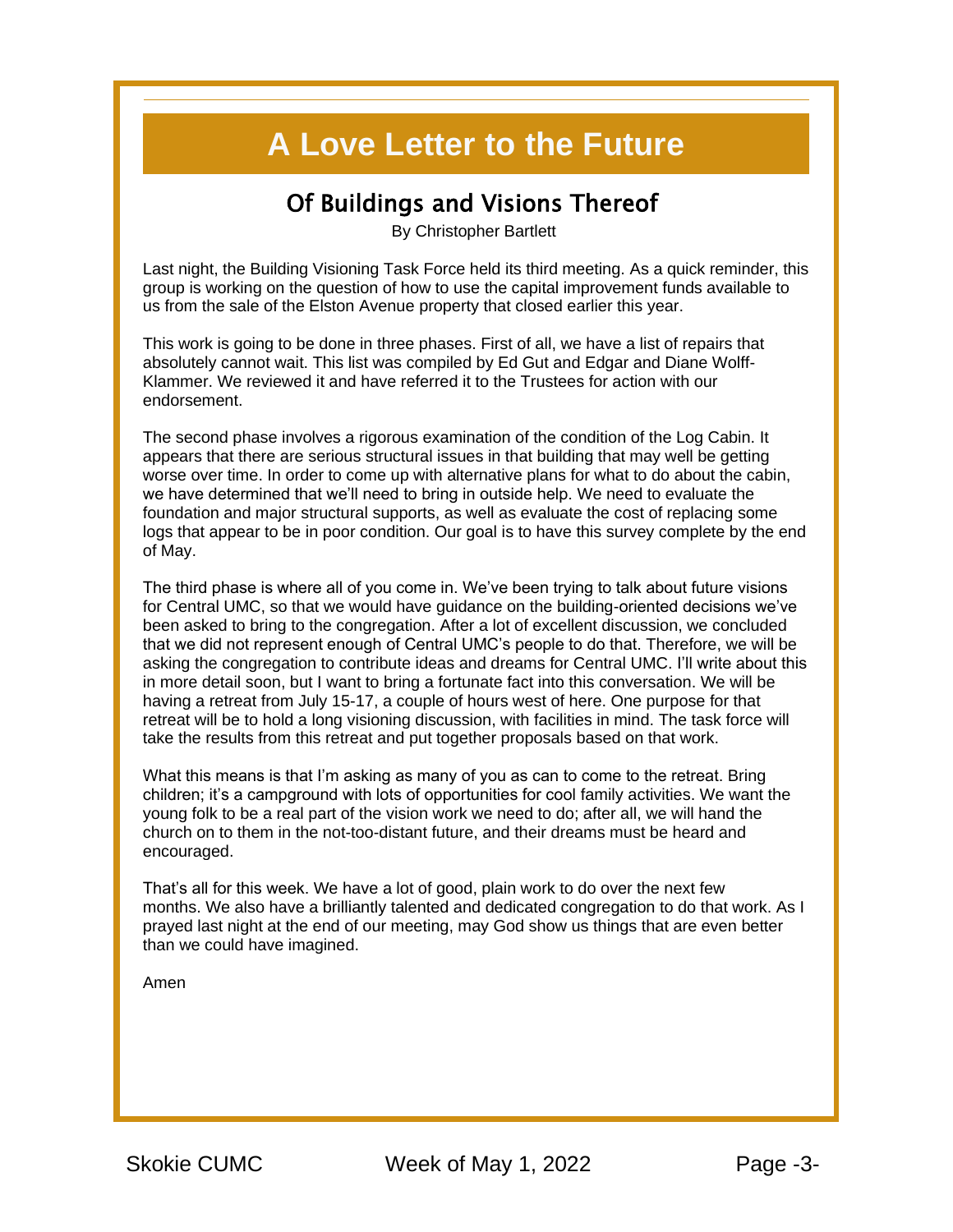# **Sunday Morning Bible Study**

Join us for Bible Study from 9:30 am to 10:15 am - Sunday morning via Zoom. If you are not on the Zoom list for the Bible Study Class, please email the church office by clicking on this link: **[centralchurch@skokiecentralumc.org](mailto:centralchurch@skokiecentralumc.org)**.

# **Worship Service**

Join us this **Sunday, May 1 at 11 am** in the Sanctuary for our in-person service. We will continue to wear masks and social distance at the worship service.

The worship service will also be available on Zoom at 11 am. Please contact the church office if you need access to the Zoom Link.

#### **Altar Flowers**

The altar flowers this Sunday are given by Evelyn DeOcampo in celebration of her daughter, Alexis' birthday.

**A sign up sheet for altar flowers for July and August is available on the table in the Narthex.**



#### **We Stand with Ukraine**



Thank you to all who donated to the Bishop's Appeal for funds to help Ukraine and who stand in solidarity with those experiencing violence, displacement and suffering in the midst of war. **[Learn more](https://r20.rs6.net/tn.jsp?f=001qjU474o973LYCR_8K6L7NC-QTYmSid1lr26w2S6w4V-IrO1AFNNlNfFGzu3XLtATpYT9EjcCr90wvUfGscp9akjvkICwJJUTZKj_FxjStrMFqhvpPgv4gIXM7TmqiBrTQEPkhcwDZXGfqMhN1hoh2a9xx2Qr3EjlBRpoFJJw6eH0b3jPze54DMpLOYwl8m3_O1kC039bjAsA3M8kifJEeJHFaXvO1ZwHYLsG2dTun870mF-S4TwcMxm_NYIFuYCS_6QF6dZQGFPMypJWDSy-HJGId3ZIXfVfAiTLZlCiZgJ02Dm4XEzqvFQwKj5MsxPoWU9N1sP-7Y4ghE6qXZRjDg-XoJ__SUzaFjwbOUbnXxwNhmzU3d5yoKio7i-AGUaoV93KfrTGxfQUJLNEJ7Y0VRLbziRzqqtcFglusjXJBMUS5QV5FNRg10y4lIl7T2izb0USzhx3B552SvrR4aetvpndqyaewqI7zS9C81K5mO2y1IXLugChWG5zKvQ--RzkH2M2aY4RpBngJH9Ljc6pIgBcHhaYlIrzFOrixRZtf2axiYTsW1Qifw==&c=_IL1JC1Ez7yUV8Mq4BZCJG48cN0IOPbmfvdqvW8ofTZYyCUXd1VDeQ==&ch=Fb23IMnWntlBrlx3Cy48mre9MfrPUA3IL7xQPazV1nreH-M4dHXnDw==)** about the ways United Methodist prayers, aid and witness are being directed to Ukraine.

We have raised **\$2,225** so far. However, the need is great and we know the people of Ukraine will need assistance in the long term.

You are encouraged to donate to Central and designate "Ukraine Assistance" on the memo line of your check.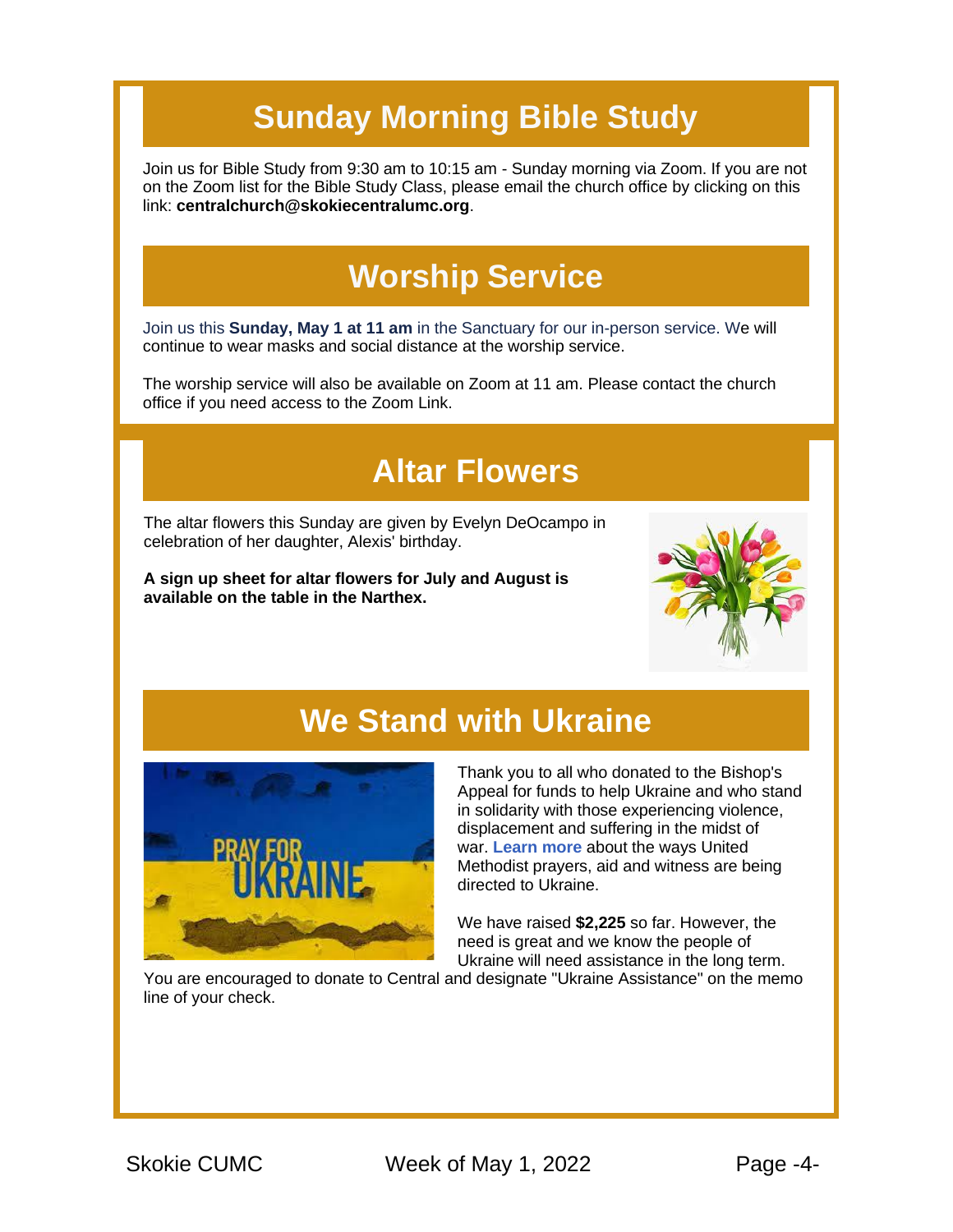#### **Meditation on the Gospel**

Meditation on the Gospel will continue on **Tuesday, May 3, at 8 am**. The meetings are on the Zoom platform.

If you wish to participate, please text Pastor Biel or email the church.

### **Tai Chi**



Join us for free Tai Chi lessons, given by a church member, every Tuesday morning at 9:15 am in the Log Cabin.

Contact the church for more information

at **[centralchurch@skokiecentralumc.org.](mailto:centralchurch@skokiecentralumc.org)** or 847-673-1311 - or just turn up on Tuesday morning.

#### **Greater Chicago Food Depository**

On Wednesday, April 27, at the Greater Chicago Food Depository, Chicago's Food Bank, Jas and Jo Faber and Kathy Tiffin repacked thousands of oranges for distribution to local food agencies in the area. The details include: 1) repacking 415 boxes of oranges; 2) total weight was 14,525 pounds of oranges; 3) repacked the oranges into small bags holding 8 to 10 oranges; 4) the oranges will be distributed to local food agencies; 5) each volunteer generated 325 snacks for the food agencies;



and 6) the hours worked by Jas, Jo and Kathy will be credited to the Niles Township Food Pantry, here is Skokie.

The picture shows Jo and Jas Faber, our fearless leaders in food repacking, and their very capable assistant, Kathy Tiffin.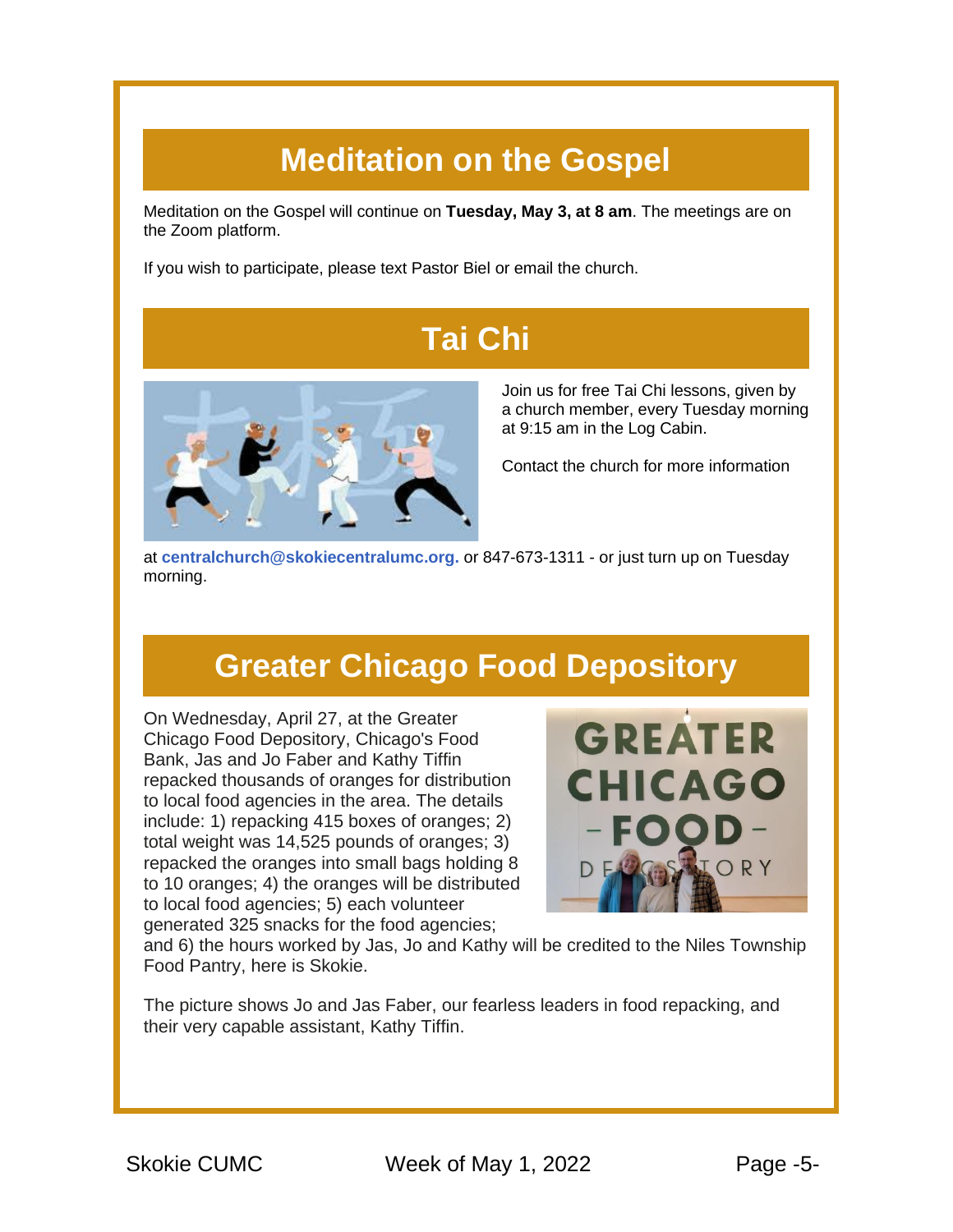# **Central Church Summer Retreat**

Come and join us at Central's Summer Retreat from Friday, July 15 to Sunday, July 17, 2022, at Stronghold Camp Conference and Retreat, [1922 IL-2](https://www.google.com/maps/search/1922+IL-2?entry=gmail&source=g) N. Oregon, Illinois 61061. It is open to members and friends of Central Church.

Handouts with more information will be available at church on Sunday.

#### **Men's Ministry**

Men's Ministry Program Launch - **May 2 at 6 pm.** As part of its mission to modernize approaches to men's ministry, the Commission on United Methodist Men has introduced UNITED Men's Ministry, a resource that focuses more on process than a specific program. The innovative online resource provides a package that includes leader coaching, online learning, support, topical studies and connection. Every church leader who feels their men's ministry effort could use a restart, an upgrade, or a boost is encouraged to visit **[UnitedMensMinistry.com](https://r20.rs6.net/tn.jsp?f=001qjU474o973LYCR_8K6L7NC-QTYmSid1lr26w2S6w4V-IrO1AFNNlNeMsbKacqBAI6XD0zo1snw8zL-lg5Bvk7oyvJtKpz4iKU_fsPr4Lcblo_XYLIlz1MVsIhFa0IBixfsat3sZJzefl9jFaVma2fzdu4df6XsesQ8JWt1P-Yx1sJNaqhZZUpVodWsZRCEK-Ad9MmWS63Ngz9Kf9JYugvylzIMrTsQMhiEK1ioz9MA--qvWaT4MzoKJgYxbqqUtgottsIlFr5UzupdbEtNXWI3xwu0exkvxilguy6X9RQoqrYtmSgMppARlqG7_gLziIq_NWFoTv-fD13YXDGkKNI_iyj_WGNPNmFW2svjGOGhgpwaS2Qhy7kvObNxRQSAhLIumqtYrY8aZWeZ8UB6jBi3fvNWzst8kdxtNB74ACrG9punM9TOqEpyeIVaiCBdd4j9s2hoCCk8ikB-zQB_LXBxlPMVnNCSh3exMUoUN8PF3gopskW0UtKTebA2Q4tBkzFK4BDhKQYKx47xAA6EKC91TENY6-1fH0vJh_eORFC4cXgAEvEL2a8jfHJxK84eAPiX_yeW7QhQaRk0YLAJooUnAEa-fSjF_ZMyx5hIp02C_0aYlIXP8dujFl56OrzVhVlO9QyApqoMV3HNQcMJ40iS1xA22-Cn2Hlq7mzQwJMPIiDhsOAnr_cuZv8I7VbIXCIVNrLHlavicKCeNUJ6k8x1a-RQ-vjgCjT-osW7h6eLh_QkHG3s4zfhYdFnvakpFSd_lSIdNqcCbFZ1gStW9KV1G9dUln6ixJPuhYEJLTIe-A1JfH-9UoJMahNe5ryVNwcCS9XBNMkyaYE3OELqf-ym0GCyCbUtbOgMq86Fu-2m1LSxLF6YJ5kRDWvo23AJIb_QlfFAe44SksoQcdtpIeG9EytLkjyQgG7L_PM9OYotnqXoY6YFe1grD0Etm2lKgu1mv7xxd5SBSu6-KNa19lYJEC8O_Wn-0u0K3xf_R59gfQzXAYuGW3jlCQW15Ax13D7TOaj7dndn6KZ_FsoZQlS8P5d7qb0eyD-fCAyqsL362ipou91yfJoUJr1S70QVr3r-FTiO4xUv7RK_dhlhlihUXDVC6jYizM&c=_IL1JC1Ez7yUV8Mq4BZCJG48cN0IOPbmfvdqvW8ofTZYyCUXd1VDeQ==&ch=Fb23IMnWntlBrlx3Cy48mre9MfrPUA3IL7xQPazV1nreH-M4dHXnDw==)** to register for the informational launch.

#### **Breathe Again**

Breathe Again: Healthy Air is Health Care Webinar - **May 3** at **7 pm**. May is Clean Air Month! Join via Zoom to learn the causes of air pollution, how it affects our health, and how you can act to improve air quality. This is a social action event sponsored by United Women in Faith Northern Illinois Conference (formerly United Methodist Women). **[Click to register](https://r20.rs6.net/tn.jsp?f=001qjU474o973LYCR_8K6L7NC-QTYmSid1lr26w2S6w4V-IrO1AFNNlNUaxEHJF02sPxYcGgSbe9mg-z-jljTPNN5Zj9e3WBBgeZNUCNSPmIYKo2QBeLKsdIFdqlqofEAtYF-HKwkSuZK35jYadnF_IWShgBRQ0zxbwT7wkDE4F2_nGzrPrCJ8TmZfCI3F0SBKtmhAxLyEvUHP6GPVAvf2o_1ePlsXQS6n4JC2XtYMwXebW70AGZO3tKK_ljVkf4z0_z8Tdi1OhCa8UZZZkdec4nmLptCjlQwoKtJ_hsZN9maabN5XRfpUkl64yGtTeI0Zusa_vzI-QDDqfzUmGMKTdoeukzUROyGQrHPzqB6dMVBCqpo9NqJUqpVXYMiCzU-labjQE7FVrc_fl8Sr6Vt7udk3Ms4udcvYiMST7uhI6HUEqS5lcpK_fLVQXcu1B8_TXdfoDpUAcgnqIHPIUIYwEiWpKn0iVgrWDlTRUr8j7IkqH5f2hyl3QKbwOdq7QJJuqqbjTWRX04S1i_U5pRHk5Kn4Dtq-INuMmg1JXhquYqcjdTbL4xtYXNhtsRlNNHFpubxfBvAIP4RcrwY670ZbKSLGiCXwqrN2TLATz_dUBz5EkgA3YEtJAHzFhyp2Ti7Q0zV0c-Col9gC4bfidxscLxOGzxgUMVK8L8gViEsud6aVMCdOHldvQr3Ii8fxNDA6ktWqgSqcL5V_Y8c_5h11i0M4dps2KQ2pCuGKy9wOsD-ekYnUyD-Tx7LyqQad_4aOUjXtjGRh1sugRh1yjx26cVZnxh2cg99bf3C23jutemsu13fmuJ4pBifDAAukrr_z4kqJniQ1wm0TkNrE_KIkbxCtNFSjz1cfBjQoaasHES10nC-pzILDWmVn9RMxpPFei8vGZUez_WQ6rjOXvbZNJBxIFxfK4zqJ8wg0wc4Y-UbIhAXWLKwIo1TUvhK2poNTn28lAuJI2RBQMfSYi_pLjpNhhGFrWwILP_mGroktP_kD1Vf9ouls7I0LtyzYLT0mjIKSUe4FBHSox80xrE7B_s1wcAQiTQOmUHSNnUnMuK7VtU5SeGl51uRq3tNyKLWJ4dCyXPyTxF_Nb73q-YHY83YVvuEIX1yfElLpdR65Jk6Irsncb45aPfkphovcSy7mY1iMIVWtZ6g0=&c=_IL1JC1Ez7yUV8Mq4BZCJG48cN0IOPbmfvdqvW8ofTZYyCUXd1VDeQ==&ch=Fb23IMnWntlBrlx3Cy48mre9MfrPUA3IL7xQPazV1nreH-M4dHXnDw==)**. You will receive a confirmation email from Cheddar Up shortly after registering. If you do not get a confirmation, please email **[Lmosikowicz@comcast.net](mailto:Lmosikowicz@comcast.net)**. Your Zoom link to the event will be emailed to you on May 1.

#### **Somewhere Over the Border**

"Somewhere Over the Border" Special Preview - (May 13) 7:30 pm at Windy City Playhouse, [3014 W Irving Park Rd., Chicago, IL.](https://www.google.com/maps/search/3014+W+Irving+Park+Rd.,+Chicago,+IL?entry=gmail&source=g) Northern Illinois Justice for Our Neighbors (NIJFON) is partnering with **[Teatro Vista to bring this play](https://r20.rs6.net/tn.jsp?f=001qjU474o973LYCR_8K6L7NC-QTYmSid1lr26w2S6w4V-IrO1AFNNlNUaxEHJF02sPs-4MgqsQ8646_2bAMv2pq8aKwT5ySYdGu6J4X_dI-LsxomRx01qSx1HtUl9RBg29KnQN0I_9w0_TUz0yeU2Vl_luFqqCpsVsbXGM1OXmNr13JtdXtxWZir7jIFaryld72ctamJI9Cy4Dr6oonFB2Lw2xi_e2Zn7eauP6-bKcZOEfEjfoeZlVZpYFIecqTv5MfcH94QeJF0lkmq51y5msZ4ezyyHsV3eqC88m1FMzMI7nahN9SKpiIzDH9Axdvon_iOaDlmc2lc8BZ29B3pkmlw4R6nohSamX8gV4dkRSnw5VyQCqKnynGGRg_6Q5YzYJ_sdfznDDdjtKxzfmvIPT6jePPBwTdRGWDzpTTEqtWfeL4G8AzCTvT9OjOOYngxdPEYZq_UCLiu1Z5ei4fMf9w8Y3IAe3PA17OGxzjdm2p_RoEvG8RZz5hG94YXjvgBE7ThMIlst6toeypTK2D4RaYGlgkrZdxVtoulgOYmjxqmQaKuh_55J7YxDxOH_E5Qc--kwpYYH_e-0dMcSw5DDi4407FFza71r_WykU1J5AX8jrVP8HqKXOW_96QRhi7b5-ziV74SbQfT7Pr69kkJKvFfACAKJ-xjPVE6kc2X1d0gJ2Nq4O2Lez-XHZSJamICSNYZj1TEcvbXTcINRcbuhL7-INfiXIV3Xmr8gjmCPBL5k2BkVxEP1aZdNKsQa0BFu_YfqydUTbf3dBJfbvKkUR0yxZodsL540OXp7w2okhsK4Ts9BZihxCIDAMGoEK1RlQ8DJU4sm4FcWp_Lyn54HTA8_ERHJr72b22FcUzS0QzB4UNC8P9bal4vC_tFMyb1GNNDLIPfH0MlqHfgyOXCTdwyWoh2KWMJYud_c9O82Z5AakMTUNHB4YRj3raOJOJI9QWcoDAQfJoK_5aZI5K40bVuQ8ZZk4awI6hX8CB7XlBU-bFYIiDPBb5g_eNDHQ1cOTVcwyIHsdwdKm4YwR5fxkyZENQfEEyjUwKEEO7mw8xpii_08WihWwMbvpjqJ9ia_wQzLtXVzh8GofvfqMU8GAWOdN5Xj8aWD7c_Ms_kHLrZhi4iQEyUT7Y9lbib7IlzWQTi-yae_Lyyg=&c=_IL1JC1Ez7yUV8Mq4BZCJG48cN0IOPbmfvdqvW8ofTZYyCUXd1VDeQ==&ch=Fb23IMnWntlBrlx3Cy48mre9MfrPUA3IL7xQPazV1nreH-M4dHXnDw==)** exclusively to NIJFON friends and family on this night as an opportunity to share a beautiful immigration story and also as an organizational fundraiser! **[Click here](https://r20.rs6.net/tn.jsp?f=001qjU474o973LYCR_8K6L7NC-QTYmSid1lr26w2S6w4V-IrO1AFNNlNUaxEHJF02sPwMecWu4jUS7izDTGT5z2evnUihesR2v4TKG1IUtLteIvDLNt5VwTt88gHBhRAoc0gdrjYu2CZJbpdFpFaFKbcqnXpDLMaVsjwLok10thAj6I7UI91gCkmZJJWB-v_zYNTwtoPtczG1Y-7whQu7V9lJGWmS6RcV4lehS5R5uqA6XkE3Oyrxre9Ecng1N3AB-d2dgFliZgb3MOU6uAQJUE3MYfrudNk_R-Hke4jh7KnPU1p6yQlVTh6VGzu7mgmDYjieHzJ7j9tj5uB9heZMpO5mGk47HevYAnoLX7l5S2kP6-3grbwIu4UBWvmWLFYnN__61qmkSkmDJXs6TyoD-E8TkSjIq3qqLnX6ilkEa33xqunQub5FdrNEw1ZLd52vDHUjKuR6X0hlcVBad_M4IRvyHIW7VtJsoLTfAg2Z3sg3l8IYcmYGdYhgasbBd8g8kmAUgeucn4i_aDvZui6VGo9NpcTS9oWbTg1j75CqpHH0eOOXDmVVZc7MzhYxBom2f-WDlR1cEvgdV47Z6NapZ-CHCDL-XAUR_U2JrjnAtCreR2uRB53HY9kp_DV64wPqYRK2P7cqC8VgxCysCVxUr6LtQjPPKTIswxADOP5F3ibnxg6vAmKgxFfhKkiA0cmHLWxc-NoiQX1SgshXI69Yq07-fWYlJz2is7f80c3yk_hwB_fjiiXICoC-7Ieoq7mMzeRtrmtJnbzCgNU8POSFA8anLjkss45rsXuJM_RS04SdWUD6grtVwdBycbLwDMZ8osTOfw_31_bJaVYAuWRLUrctEDPfbfM8P4bzyD-eOFx67IZO5an1hbjmM2ImqXUH1slP0BNUuJjM2Vl2CtOvaFXWDL2h8sG_C8sZEFVwjo1dB3OavvS0tX458cOPsmf-kqZuiH4Aa9KUEVjlknGgz4VyDOX2W2szKPXD6Lfg3RiEKeftYdMEFV3UXvk4lsexiIpXlGKeVo_aCeIX_f38KbS2b3S8AiLsABincXWKBRFfCeZMBgW9YuDNNYsvvgpL_Hl045ouqeXklVLDZg5w9QaawPYEoe85dEfurscqpbOB2evZE-EzeAxauNMqf1IMM2OIQQPUoqDGvOextA91Fcy9gjc49Ti-AGr7MhITOW_JhlEqTB2J3amwEEbnjsVmCWP-sslWGQBcBu_u8BVIVbR8HtxzKeAfINfVLaOggnT8Sy2x250GyfMcCwyfuZY-BxX0PT2NapCRSm-hFcvi7W_trFAWEwoFQ8IaPwUNgseS98jx90_1zMWa3E-rl6XsSa&c=_IL1JC1Ez7yUV8Mq4BZCJG48cN0IOPbmfvdqvW8ofTZYyCUXd1VDeQ==&ch=Fb23IMnWntlBrlx3Cy48mre9MfrPUA3IL7xQPazV1nreH-M4dHXnDw==)** for details and to buy tickets.

# **TURN IT UP!**

Turn It Up for Spiritual Healing and attend the United Women of Faith (formerly United Methodist Women) assembly, either in person or virtually, on **May 20 - 22** at the Orlando Convention Center in Orlando, Florida. Click on this **[link](https://r20.rs6.net/tn.jsp?f=001qjU474o973LYCR_8K6L7NC-QTYmSid1lr26w2S6w4V-IrO1AFNNlNX3HTRJQEvOQ7OyGWH5bT32mx8XWgSO6Z60GSy9r9Mik4iEYVRCrXHnBTJedlfu5tZ1Xgt4IWuJEEdZiA8oeRCRwHsJ-PSHhjw==&c=_IL1JC1Ez7yUV8Mq4BZCJG48cN0IOPbmfvdqvW8ofTZYyCUXd1VDeQ==&ch=Fb23IMnWntlBrlx3Cy48mre9MfrPUA3IL7xQPazV1nreH-M4dHXnDw==)** for more information.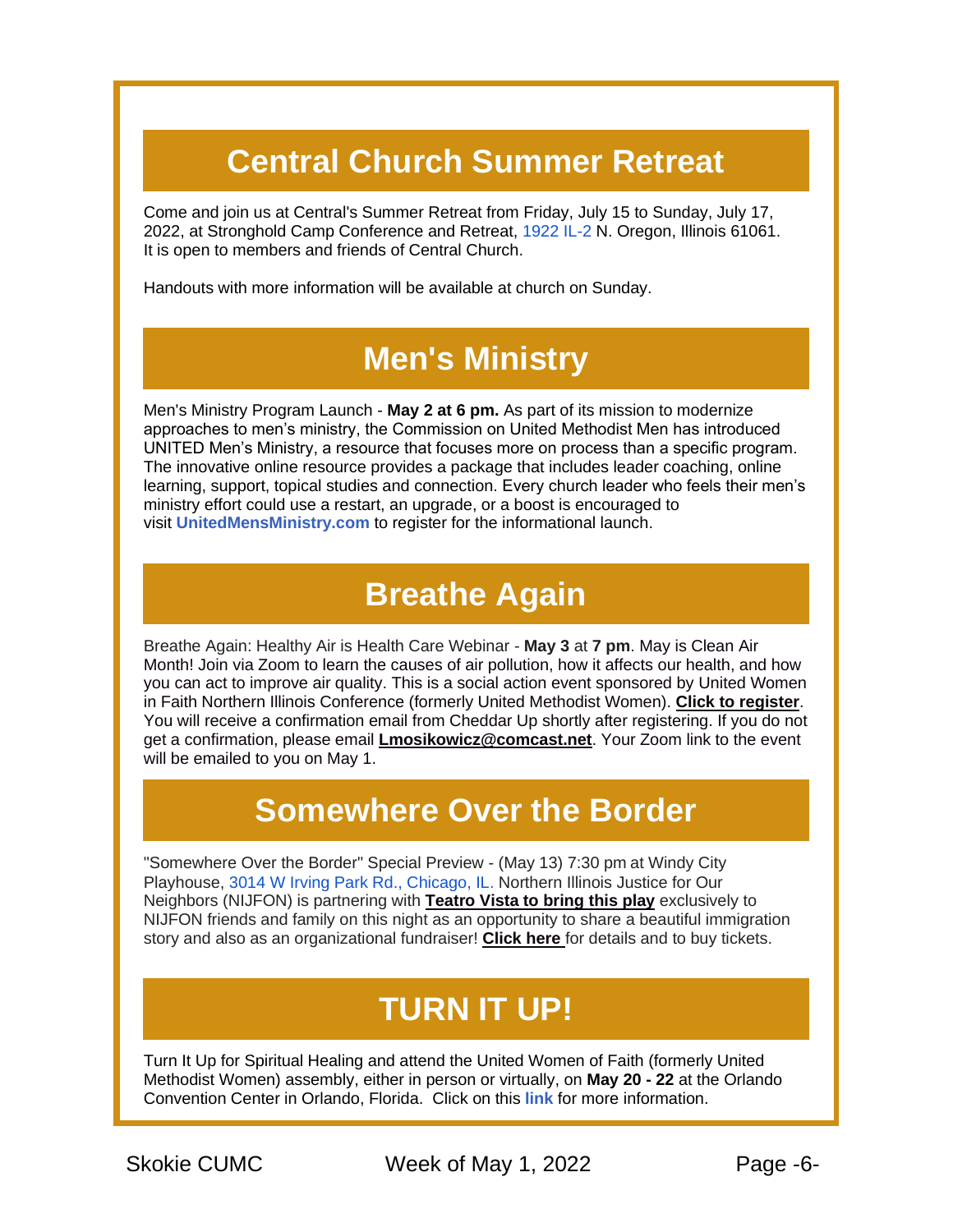# **ANNUAL CONFERENCE**

Annual Conference Early-bird Registration Ends April 29 - **Today!**

Save money and register today for the 2022 Northern Illinois Annual Conference through April 29. The cost of registration increases from \$80 to \$95 starting **April 30**. Registration closes **May 29**. Please note there will be no on-site registration. \*Make sure you have a file copy (.jpg, jpeg, png) of your proof of vaccination card handy to upload during registration, which is required.

Annual Conference will meet in person **June 8 - 10** at the Renaissance Schaumburg Convention Center. The AC Committee is diligently working to make this a safe gathering for everyone while continuing to monitor COVID-19 infection rates for the area. For current requirements for AC members to attend, **[please read the health and safety statement.](https://r20.rs6.net/tn.jsp?f=001qjU474o973LYCR_8K6L7NC-QTYmSid1lr26w2S6w4V-IrO1AFNNlNeLm3T9Dv123103Tf8UH0LO_TyzVROZmPFY6aQcqQ3lfThp9bkYqa8071JPAvpLRarDY_TnsRU2fchWgOosZDRYHDxs19Wu5wQtnarvdeQUVeij5P7HXYwUrcbEBqlxdJwlqQ7InzVagohCSf5kJMx_S6pQp8bUnw2mHuV5vc9RMpwalJIOJGmE9ZyNXabidX8Si1A5Bb4xojW3A1G6UcAY5xpxn1vLsrJCXnODLSkQatWmEa1Gw8S-D9BS39clp1WQKZ1yDTVKQeSCgba-c0h0kHcUW5ykxqgAWf-duzNA1Kaid4BiSAlrVXcUOEPS4eGeed2s6Cd9iFCgiD8WC56XyiTJ_7etT3_02HREJHIbMsXaXZ1n_qscqRshtWMwfYw54R1AcC-plcbVYk3MpRaGqnNGSwufmMXxvWnXlc5qklG5TU01aNolmZEolP2V3yNoCKqeezrpdqlNwm8tVVZb3a5fIPJTKvAzV5s5nx_Lj2TRgn2e31x0EnyNkojORVKymQBKLXo8HR_Dja9D2VXXyFUwiddqTp4elgA4xhpy9-ZtBqHl_zDdcK_kmq84GI3o--3I5ByRKMhswcogySQjj488xclIh56jnZBHvqPlJ1nx7ZC1b7VKAKL9wi41akwIVGTtj3HCDZk6C89AAU-o33WNcSBNhrDedD8DuY90P0vDtmxxV9lUbJK4Zo1g2HQP9u9F8JJQIgWSFIUNJEgDW2oojZOzEwQYgy61YNnq-5jaWrwQdowzduDye1Sbb5gvAN05r4JA1DmzOzxNBZW18Wrb3bxEiZ09y8pccFHr4z1rB_2ZSN5jmQFBZgucbMTnxwkOGKD8cb2kywp4ynBHRCL0Oss9XYnLMb_T-H0-46XAW77CqrKgr-b0BCPsNcSGhW5vmgxIkLpfa96E7Wr5emLxUGMno00JhDFCGzJijhwOHnsAKUZ_ognUNiYHphTujc9oF8QtLCOFeE1eBmnL_5V49pP_i83RdDdvJahsadGEEl9ZZDVKxZAfunEZQ-oAVKt4A2lwFm06ahU34b45C2VKhSHbrfe-_hcgvPKssXPXrBGX2GVIiwLhys6K0fZXL0iaqqQQxAws-tkDkymjNG4Fh_Z8iLUwE1T3lj3Yp6EyHCQzhmHgZyfx_PCId3sxlmCDje08xWSrgHSMN6OHw0E3J8SS6XDWzzOQ07w2F&c=_IL1JC1Ez7yUV8Mq4BZCJG48cN0IOPbmfvdqvW8ofTZYyCUXd1VDeQ==&ch=Fb23IMnWntlBrlx3Cy48mre9MfrPUA3IL7xQPazV1nreH-M4dHXnDw==)**

Clergy Session will be held May 24 in person at New Lenox UMC starting at 9 am. **[Click for](https://r20.rs6.net/tn.jsp?f=001qjU474o973LYCR_8K6L7NC-QTYmSid1lr26w2S6w4V-IrO1AFNNlNeLm3T9Dv123wydyzYDzTZ-tlPyiWsrEPncq8HWYqQPWmtPFh5q_MvcYibh8-75ClF7x59KDwRhfhAgmuQhHM9zPvN18sRQLTCTNE3V4D4kq_MzhXlRkmmGfglzyUHAdxlmwZWkQxOLLCWeN1b24PvACyb70975uGzhQTCC0jag54FsAT9ShjHdIDuNwquQuVyXB4X6RQY6EVJ_UMaZWfn3xDhSBsWpYuqDMWbAl5ABBRWPoUgHcohJ4kfzkAcr3wDks4JM-ptaZ1swOSE6vqHYpEKAhSAiq2N3wUhHafgFclopdsKCgaYcG7OFFou3fES3qi_CBbOsloB_w-wzT5tKOJ3IP4EyH5ORQnx7NTyklB-DVT658jE3VW2lYNxfxQIYZzDoOk3RgmYiw59lqEPa7UCsfg83EFlhjXkA8NTz-TrxJUcVol-Yva3f1tThYi5FLSU3DZROpVPFCz4oYi6LNhdlzIsPKPEBYR2xBEstplmFEF3ew_sgduzzpsGM9rW3bo8IonrQybrHLce2YtDOJJxh6e7hLRGNfoUoASIt76LRFce4FtGMY10IdUJUIAXpgxLl5H9oM7aAnPE1W4ZHPqROY1yoZ4QCjitN5fo7OEjt_H0aM7uHTbdE-Z3Rg1t0BWZJR02nRn2b7LYZ_r-twfSi8OAJfmhA4bXMHcUgJaKrhjxcYB6kC1injEb03LszcMNyplZuw0iafsPOM9_swNkYh7gxEzjzDCt6zjg_4ZDZhbelfx9T7ycezfnAvCCj_MKYoE0kM0_em6lK3SxzDs_VngsxwTo7FDtuos6OwIBGZ3rQY63ietq_7c2CeOn6hmPF5e86CJHVnD5zF_W3piVQasbmZ85b-bEAh0yvq50lILWr5DCmYg29gB9wibBl8VmXvRa4TOEVclIsV8nSj8RR9zoRWaoMKjfTm8bSbJP8ByDwE7t807c8ozchpA8EUTrONl71qrso8fuqdp4P12TeQYf9YmTbHvmrGfJqPgV7SiHF2WMMPqTLNFHMy4mzrseSGKWJbrWBXuKBW5xQcJxDMDxmvIk9X3x67xEe27lknqu4ZuhGbIWVP0-ul4B8JxVtpAY2OuZ_JFbBF2vo=&c=_IL1JC1Ez7yUV8Mq4BZCJG48cN0IOPbmfvdqvW8ofTZYyCUXd1VDeQ==&ch=Fb23IMnWntlBrlx3Cy48mre9MfrPUA3IL7xQPazV1nreH-M4dHXnDw==)  [details.](https://r20.rs6.net/tn.jsp?f=001qjU474o973LYCR_8K6L7NC-QTYmSid1lr26w2S6w4V-IrO1AFNNlNeLm3T9Dv123wydyzYDzTZ-tlPyiWsrEPncq8HWYqQPWmtPFh5q_MvcYibh8-75ClF7x59KDwRhfhAgmuQhHM9zPvN18sRQLTCTNE3V4D4kq_MzhXlRkmmGfglzyUHAdxlmwZWkQxOLLCWeN1b24PvACyb70975uGzhQTCC0jag54FsAT9ShjHdIDuNwquQuVyXB4X6RQY6EVJ_UMaZWfn3xDhSBsWpYuqDMWbAl5ABBRWPoUgHcohJ4kfzkAcr3wDks4JM-ptaZ1swOSE6vqHYpEKAhSAiq2N3wUhHafgFclopdsKCgaYcG7OFFou3fES3qi_CBbOsloB_w-wzT5tKOJ3IP4EyH5ORQnx7NTyklB-DVT658jE3VW2lYNxfxQIYZzDoOk3RgmYiw59lqEPa7UCsfg83EFlhjXkA8NTz-TrxJUcVol-Yva3f1tThYi5FLSU3DZROpVPFCz4oYi6LNhdlzIsPKPEBYR2xBEstplmFEF3ew_sgduzzpsGM9rW3bo8IonrQybrHLce2YtDOJJxh6e7hLRGNfoUoASIt76LRFce4FtGMY10IdUJUIAXpgxLl5H9oM7aAnPE1W4ZHPqROY1yoZ4QCjitN5fo7OEjt_H0aM7uHTbdE-Z3Rg1t0BWZJR02nRn2b7LYZ_r-twfSi8OAJfmhA4bXMHcUgJaKrhjxcYB6kC1injEb03LszcMNyplZuw0iafsPOM9_swNkYh7gxEzjzDCt6zjg_4ZDZhbelfx9T7ycezfnAvCCj_MKYoE0kM0_em6lK3SxzDs_VngsxwTo7FDtuos6OwIBGZ3rQY63ietq_7c2CeOn6hmPF5e86CJHVnD5zF_W3piVQasbmZ85b-bEAh0yvq50lILWr5DCmYg29gB9wibBl8VmXvRa4TOEVclIsV8nSj8RR9zoRWaoMKjfTm8bSbJP8ByDwE7t807c8ozchpA8EUTrONl71qrso8fuqdp4P12TeQYf9YmTbHvmrGfJqPgV7SiHF2WMMPqTLNFHMy4mzrseSGKWJbrWBXuKBW5xQcJxDMDxmvIk9X3x67xEe27lknqu4ZuhGbIWVP0-ul4B8JxVtpAY2OuZ_JFbBF2vo=&c=_IL1JC1Ez7yUV8Mq4BZCJG48cN0IOPbmfvdqvW8ofTZYyCUXd1VDeQ==&ch=Fb23IMnWntlBrlx3Cy48mre9MfrPUA3IL7xQPazV1nreH-M4dHXnDw==)** You may register through **[AC registration](https://r20.rs6.net/tn.jsp?f=001qjU474o973LYCR_8K6L7NC-QTYmSid1lr26w2S6w4V-IrO1AFNNlNeLm3T9Dv1239gAClt2_g4ZWhsKB6McXxw5u3Cpkd1qBqjuWtMpdV7JqF5GbtLDJb--7TBi3rkHJ-9T5XQOLb6YBoAl-zGg1xVsIf3XhdAtk7vH_vsNpHaiWVkLwViQiifGj_3p5_GXjxyozqYJXHwbwYM0X6fF0KN2MsslL0g0BvxY9hif3dfBPYZUMPuUULuzvrSmYrtJCsJw3HlFsIYhKZgybFzmbIjbN9jmBVZhtZwdRaUljwrQfvUyqkX54R1JEj8IvAegzTx_d2GWKwBiGlZnv4fE7A-htoFbx60n8yrvA6unAtUyosLLy5S_ma0hWwt-86AJWVyT9nHE9DwisywE1sSqP0M0WBiX1Z3FRYQ_7MpQJwN7zE8doUgs7n0IL4JmZMHLsKy30dbOrRTsN-hodp7PJgzEBD-9QmGsIGSwtSROzxpXXpmQlrm9ycZOvT90PWZMiZIr8vET82kBEUJ1VuBfjvCHrx87zyXdvGjPy6AT2Rzesi3EeagxQ9QROJgoKCAohP22eygCygphhwaJDP_Wc2l1vVPiKBz6hZqgrgHgPNDl_RWcYNz2NYAXAQu2wRdbN3uDaPkcnp1aOwyaKEcFQV4vs8ZijJdoEijvlk50mfqaer9AHczy2JidMd3Z6xjgLYAATJP9mpBd586rLRTmoW45_hoGseVmcWZlUiupCElcx0bkzlxpbDa9TQdKmGDuMCOt6utun71aMGgA8kRSNNINXtQUprddSmBwlIm_WGIGBqS5HKzgWYkZrSOJCOyFn7lQEpy0diLPlqCYbhzouiMFO9SITrM15Zr_xS-s6C6B4z97jAP4YpXH_9PUG7Qh0vh8OX5jn2YrsLedz1ogs61SNVpQ2Xjt1EVQmHJFSooltXooUHg0MvOGRDc-anGZiv-kt_VcYsglmeg3zqkmPXGP1Cf4M4E9oTZaqclnF-u8ChXnIbX9jgyT61hvq40HzLwgztg46g85iPxEO5dYhTUTkbyduD5M6xF1M7x3yOY0z22AOaDEDwIx7CtudKrKDASc8TLItNg0FIjMD3bZ5tJoB77vYp0NC&c=_IL1JC1Ez7yUV8Mq4BZCJG48cN0IOPbmfvdqvW8ofTZYyCUXd1VDeQ==&ch=Fb23IMnWntlBrlx3Cy48mre9MfrPUA3IL7xQPazV1nreH-M4dHXnDw==)**. If excused from AC but attending the Clergy Session only, contact Marva Andrews at **[mandrews@umcnic.org](mailto:mandrews@umcnic.org)** for registration. **Laity Session** will be held June 8 from 11 am - 12 pm at the Schaumburg Convention Center.

More info:

- **[Click](https://r20.rs6.net/tn.jsp?f=001qjU474o973LYCR_8K6L7NC-QTYmSid1lr26w2S6w4V-IrO1AFNNlNeLm3T9Dv123wl7zekWXrtdDt8ZEly3fVp7UnJPIL1dYJ9HmUEhr_4mxj6d7weIxIcL-eCRKFxJGL9-8pKC4HphapmIUk4FOPB5QAW_X5p7p_vw4dk4pe8yBL0OkhmPpbIxnP7tN2cYsxzdWJMb5mzQJ6hROAN9-FwDS9tnKS5MU5eGkxURGZO1lUeK9pHua7b34Lju9525n8oSbqsu5P-3piWY4lHt2DH2C_RL0DsN5Pde_hJxrjuF65Bav8EMQMo1h9eJR1ln-7ZmnwwjStTk3HEO0kDXhdoXmihlBTT-5UGK-0ZwHdCQsY6awIsE2SgVQMKHNvwUSDx7-2-zJExuvAmm-UqNUqPDNETdAY-KPkWRBjNSvV9uneDi2zTZaqqnvKOlIXc_X-mvDpMWkMcHyyoAgQ4EgL-7a9l6KIDZB5Jf78lkZihEToJPKn8GG9K9q3kKhsjAbKnYzI0fyLj9NPPG5aEo4qRVd3HZIReHCxKHvj-zIhe7IyQzo-cDPd5nnRGwXv6h2bk55JukKcz5R1PlaXE9XQKZVKf15VGM7AjTn9gpfX06scsqNdzi5-Zb95AiZ8TSFlE5iAQ42bAiVLfIL8qp3_BieUCvJrR27QPwP0rYr5xBD624qHBLdTGBiTXK-TulkYMUCaqbdG3bQi_n0G9HPruTjGv0VLUuuA9vzQEyKMmssNj6Nxhf8zVL8aKHZUJb7z8TfGDQZmWv9djbebBCt2NtU4C0S7HLLOE9VJKtK6FligS2RuUJZ5DirKg1DBv1Yj2bZhkQUaHqnvHI4zI_hdzFe_6qsU91SSRw_jovoy6M-YG75eu3o1eFEaV7plQtr1W4kOIkffFCg2A26T-wbhryQXfDXgGY6F9zKS0pKzRdwrAWT0tqpVp3XNbN5CmW_9R93kwNzz7DDTgYJA2Jr6d3sC2G83gdnBjVw34FnpvAUTwvSeeAElwpJT_XqOjhUiBJ-6Mh2g4eIy01Us_U2zUvlA2s_MMj1ANCn-0P0s3KxGR5SBHETJqUxjCp3k-nlAVlw-yjL8vyYeE18FO8hXf7G3DTl2Pqw2m65XFdgQ53niHb5pmERSIDuR3AN0nfhEUo60VNprHBtjzpkEXfUKdS2-CO86wRY3kdDmdFakipGB4Oh_6GlL9X6iwtzqfC6LNyd3iK8u_Y5puI6nViKDuhNMJE6ZgYA&c=_IL1JC1Ez7yUV8Mq4BZCJG48cN0IOPbmfvdqvW8ofTZYyCUXd1VDeQ==&ch=Fb23IMnWntlBrlx3Cy48mre9MfrPUA3IL7xQPazV1nreH-M4dHXnDw==)** to download an abbreviated agenda.
- **[Click to learn more](https://r20.rs6.net/tn.jsp?f=001qjU474o973LYCR_8K6L7NC-QTYmSid1lr26w2S6w4V-IrO1AFNNlNeLm3T9Dv123MWiPLcSO6HmP9CvsjOPgvDMqB1aXmI6CSUsLjceo6pZiwF_jKPv4Z6hF1OB57gLDeVihJDM9dbWOY5Oqja3S6VwbGqLc6-h4opwnKk7tAtTxcU1Be52z4oHOVcYf_EwrOZSZ6ll1gnZ9HRJmQuPRAPqet7UUBk_e1a_ok-e_iUir_hC7Wc14uSEcVlptjrv8wViPwQJjmlLeZrYrIJFN684t4ohdA16Jj4e9DQt1ozlqEnDlAoBV4QivN3k48jICGGBY2TgMR4jg1-u5ncLHsyhH9SFHRu2qSSX-TWa_H0mv0PBNeoEPUQYReHZ3c30hitgHyayFB9JfllFPK9JsS1NFdO9rhu2H5jctI8CsGly7iQp6JE32sbZ6Z5sDktuX-xVLkezplNdc45rfLBaKuD3ivdae4FV95qwiNumV_EIC1BmzqR0zhjkRESsUOZJw_UbRY7yyvafv_Ej-LxQIZV4nI0NKbFRkJz2F5dSUEr4zlT3TwVzq27vW-r58K3otP87tqtsm0XvsP6SnLavC9v8osnYqVQNps_3IXp8s8mPd08XnC7QGQaCca4IclZipjnSsyr4zOIuWe68iM0oVy1v6L3N9yaA0e-RdNWFnsyE2-Czg6CGw4_Xf4XC8bwu19Q8uOoIKkfSQVjAiTkVpfomWEYAfF97nUDan1Q4FWaDvWesOZuAs7m8nUz74o6V0OX8vvWGwiFfbnAO8IDFEJnzha2w5jMdhVj82wi7sBOZpB9IByBRRssJz6Sii7T40ElSJ1-P_6owMojOf_kEj7iObwzm4tqnI49TSy_G73PlV44Mj4SWBwQmGmFuyPZ5Nfx0E4rVU82YVNd_mCO1fT0rtou7b8mwJF91T6tLKqNEtpyVYTEwgJx3RYYId0GrX3T8krPcV5cpYtPvcXDcu-8jOWqB8w-eoTxtl0WaT6E_pnNFC_Kr81Sovo6etIAYrR6lxVTmyc73KKGWfANNwLNvz0Rgrpfwcge1O9rt217_uEtZ0uNegTc6PCdwcZbFibyz0RsRJlOCHEkOdG9LiB5HXknj_q-YxdCDQJN9Sue0V86mIhfLLB42wzJ3fNSTcyBXGzaiOgMjdmQ0aOa7L0S2O4rpuGhl8QC_rYArFKA8PzMxA5WS4wA==&c=_IL1JC1Ez7yUV8Mq4BZCJG48cN0IOPbmfvdqvW8ofTZYyCUXd1VDeQ==&ch=Fb23IMnWntlBrlx3Cy48mre9MfrPUA3IL7xQPazV1nreH-M4dHXnDw==)** about this year's speakers and leaders.
- **[Download a Fact Sheet](https://r20.rs6.net/tn.jsp?f=001qjU474o973LYCR_8K6L7NC-QTYmSid1lr26w2S6w4V-IrO1AFNNlNeLm3T9Dv123NBqewRZyVN0-wJPA1dfQQX3xtf5vCAokH8zEJVdHI-rLfprJrIcEZY7GrqELcdc6wDoMg6zZ1KqwPoBpBq9fyZS8XMd585njZvWydmjDdafHk7kyViD4h8nTNShxoNHn9MzmeTvRl12pBBw6lexZcVXh7rLY93jb1s3RKUcTtmUlQysNtquZ4SYfR0R2OWvxOVbfKa23A7CzsYlDV70OMNtZJ2-NTfzit9y4hgTWT5lgPoLwlLUYwBHx7qY-VIx8HX-eUUDSA1pvuvtzpa1IbSCzwRxtu-8dY2C-oF-pcWsRraMPCGBCx-NqB38r82obMwgnWa1uhdvY3VbfxWYP0qlkpRMrAWeHrt7I0FmM_IuoWI2CBo8hlqb_04pnazV_1rNBB_Pg4YKSY_app48s6ystkWVw9UuSBfWxzj6qaqo7Im9wuv_ob3aDMy0s0IMdZ-5I8eFxRtUE57LH_ToCP8GYNQBk-W3KzM0_SAQ8Q0OiO0SvaT5BcJO1PS9-64omuP0uKTMewbrZdnyOkB-JmqWmd-GrwqoH0EoFx53_RLDE0T32PVCm7WkDS0Mgkl3X1Ei_lBlEkyER3DHAbJKSLoNQZ7wnEM7Bbap_wsLirr2-G6SPipJX9SfiVS0p_r2kCHrH0csphAIxBPfLRstLeMt_xlbGP84On839qCgwFkWizAB4Ws-YnWKvWxa2IPJkmMzGxdLakzjzwi4x3WfYyWWMD8cUcVXo8fwZGmdYlzF2-BCcuL5WbqUdU4J92ERjATgXWnk59-PXVd_UsZCDcHA8ljRPTQWiZASXcS351pcwmO_mvcNqJJlJWpI8AKJK3Q-B-buz-S3deurGlDWsPKeL2fBR1N7xVVvwn95v8wVWbtPxOJJrVLGBRewjCWEvs_3F1Oq53Gl9YDgBNQ6yUpEqc5EwNv0bKIiCSqLWRp15Qzs46KPrMN8lvYb84dCnRgcN-zw2Qdd8Ex5rHCSyKiwoB6rTuUbCVUiRwqGgvhA9YEaAA0dsWMeVttLTnSaE-dU9hzZxpnvrFPfGrrXzL0KkVWKJf37A7mX1FaHem96zWx5x2QIXi2tfYk9s6vd_CBABYg8OqDQ7_UN5AvMi_4egRDLJlhvqaXLKE6pJvJNxVdbRosVgdq1rUtA7p5MMZvG9j-gq_2WrPt-BkA7ofW8R9KIh0qKo2P7_Osb4L68=&c=_IL1JC1Ez7yUV8Mq4BZCJG48cN0IOPbmfvdqvW8ofTZYyCUXd1VDeQ==&ch=Fb23IMnWntlBrlx3Cy48mre9MfrPUA3IL7xQPazV1nreH-M4dHXnDw==)** with more details and information.

For more dates and information, visit **[umcnic.org/AC2022](https://r20.rs6.net/tn.jsp?f=001qjU474o973LYCR_8K6L7NC-QTYmSid1lr26w2S6w4V-IrO1AFNNlNeLm3T9Dv123H1wbCPTgi3hP2nNXMVw7oOPgMeUCqZuc2C68sDGCRhz7-h95KDYoRx1bdtIgGzu492NIb04fRzvjc-TFXwVDp3vyvz8udO01j0JC1EnE-4Dk8rsc1ib__F3rFtOLyFmcu8d-Or3fRgS7ZicqnJgks0MY7vp_xqbBkQLizRJHGLxgawHR8w-RPobunPtTzBJclc931_ljcof1jju_UDKXE2n-01ttj2bELLsatDjN4rWWIxdj0ag763WW52EZt4cYXUJ7s6dM51cptDPRlV8eit7jfIb3KpdrYh47mfBrLMwQTzM-tq7g2jo3YxIzjK8wyyt2Qt94tANANGjqbtSTXXlIHwTmI_1HvlmROtyGuU_Ve1GWRCpkSdG1wobOrkWUEO9IEFPPpJ5QOb_uTn75s8e_tsDvA6r2KRMLKLwiuEVyezx-sD2pn1vYihqeOzao6wRwVxXFvC_JmtBpAN2cDj96OfFL1q-jnsaObWXPovOUBOD0tZT4zqOw-envL7Jo-6CJR4KvT7DM3RMcOkoFjYD-emnruZmuM4CLnwvQYTJTLShbF2AS3WJ2TRzyw0HMrode2Zoda5XNUUpr8EGILeuy3JHs7fr-mw4lSeEU54Knb9icS7Yx_4vijtDU9G3eVMD6PYU2dnofoFazgvMr6rwDU9Flp2iigBhAWTEz3YWdiov5YMobPPWxszgzQ6xFdvAGDXBHgzVqHYumGGeFKWm3eW-reGZ7wVmEDQ-FT0jb8rXgIa10Llb8hN14Ile8-OY_7NqUoHxeyrokSc5gojjxUrOKAtCDHFeOOo63gij5XyVgTnT8kdpt5CKpQWMoSPlyT5qDyE8M7qHxbnLq0oEcTva0OnsRiY3__UZCHJiPKwmgYCG5NISRvDvHRsymYl8AQpyPEEGeK47yevA0rw0NeNFJ8FsAhdvfYkUFJlOe0iX7Ekcr9EeqgWm4MFb98emgR7WSs_hictcRIHncBH5TQpq3CwzStRlQX9BHUcPZUUxLLrw0YphM9WGJg8TFUktjRU2T4J7X0tRBBj4b0Ca7EEQfZYn04oats2yzZzU=&c=_IL1JC1Ez7yUV8Mq4BZCJG48cN0IOPbmfvdqvW8ofTZYyCUXd1VDeQ==&ch=Fb23IMnWntlBrlx3Cy48mre9MfrPUA3IL7xQPazV1nreH-M4dHXnDw==)**.

· The worship services and plenary sessions will be livestreamed on the **[NIC YouTube](https://r20.rs6.net/tn.jsp?f=001qjU474o973LYCR_8K6L7NC-QTYmSid1lr26w2S6w4V-IrO1AFNNlNeLm3T9Dv123xnBeiB0MNk4Zhs2E05g7twAn9VwnBkAT_Pkkn58PuwkE3Zeg95eWksnMYYwsjhskZiEnYkfWCZiUwu3FJWnmzfa7GRTwMHsdKAqpFk8QDTleJqFnoqtsbFF-LwXmMZKOJ4pLL2uFG-8DDj5H8VkMRjloOf-duOUZf_w5U6gDLqmkErw47yOCk5q3K6AA9_w8mGptBGFmgeptWfyRwbXgdvXIC8uYhV2dKqoHNH4owG-KxrpZTJ-nqwop6V2BKIGtuHllkj0TgE306AJiH-Si3jsvhIKWrKJsnHpdyoVuucdZZG0L6ptLpyDt-SaXtwXG956hboKWhRG9r97wSftEAOe5-t0ilLJXnakvhMuq-o_bUpjrU2YvRTCVVoRf88IX0H5z2cwy0mwEan1lKgmDia4BlfP_104qekQsJdfj2XUUmnEN2LbANS7nNCcfJfLmmZplWY8LGl1aL-o4W10NUXj0zcptNAcEzIbvuBc-YNEBlSrPVfc1yBBINeUEFdw5I08QHH9S_SpK7Tmt3q1dXOKDHcGn6A1YtTpehAE6-wrB_aixVe0ORz2fNk4xx6RI2lL6LMfqRlWTvIkRGiMZnjI3b23GQOkDyJGpa92T-YNcv4s1CBDgoXuUKCscB2Ilxlx7tokWl_SyMVL_4frDbNdj0kvNkpxQYAlDtzcYqctBbWiWAeQkpYdNuJsGgA51nPCy45LXRhmLaZVfEGRhpNqBBPjvEqr5GkxEpHbzRX6_awEZ8ssAGJtTXQsUWMd8uMf8t6bybsFIY9X2d5CQPTZfqIua5ZnAwOX8UYASxd6pWcpJZ1KpbonSDjJeEJ8a0rfXGYY_yfBbnrBQPBqQ5RWEDugn2ezTsjcisduZWDAqShlavt8C3143gxH_-WhbdXtZFMxU6lpHkk_I49adVo8kGsOFsjfKLfZniS2razVA-2PO4dzxuCtm8xWOKDUpRrZGYT-HAL6IXyX4oKe6Adpjw5WKyRQPni9rxNeaaVF3As_pro9uovDEsmr369pu2sCwUOacDPy8pTYyhJ6U17taZU-euFpin0-gsWm6VY51ixZRLFMcQgs0W6ezod9rVyEbFWXyr8a4QgY2xJqnaKO2AreTMSnV&c=_IL1JC1Ez7yUV8Mq4BZCJG48cN0IOPbmfvdqvW8ofTZYyCUXd1VDeQ==&ch=Fb23IMnWntlBrlx3Cy48mre9MfrPUA3IL7xQPazV1nreH-M4dHXnDw==)  [Channe](https://r20.rs6.net/tn.jsp?f=001qjU474o973LYCR_8K6L7NC-QTYmSid1lr26w2S6w4V-IrO1AFNNlNeLm3T9Dv123xnBeiB0MNk4Zhs2E05g7twAn9VwnBkAT_Pkkn58PuwkE3Zeg95eWksnMYYwsjhskZiEnYkfWCZiUwu3FJWnmzfa7GRTwMHsdKAqpFk8QDTleJqFnoqtsbFF-LwXmMZKOJ4pLL2uFG-8DDj5H8VkMRjloOf-duOUZf_w5U6gDLqmkErw47yOCk5q3K6AA9_w8mGptBGFmgeptWfyRwbXgdvXIC8uYhV2dKqoHNH4owG-KxrpZTJ-nqwop6V2BKIGtuHllkj0TgE306AJiH-Si3jsvhIKWrKJsnHpdyoVuucdZZG0L6ptLpyDt-SaXtwXG956hboKWhRG9r97wSftEAOe5-t0ilLJXnakvhMuq-o_bUpjrU2YvRTCVVoRf88IX0H5z2cwy0mwEan1lKgmDia4BlfP_104qekQsJdfj2XUUmnEN2LbANS7nNCcfJfLmmZplWY8LGl1aL-o4W10NUXj0zcptNAcEzIbvuBc-YNEBlSrPVfc1yBBINeUEFdw5I08QHH9S_SpK7Tmt3q1dXOKDHcGn6A1YtTpehAE6-wrB_aixVe0ORz2fNk4xx6RI2lL6LMfqRlWTvIkRGiMZnjI3b23GQOkDyJGpa92T-YNcv4s1CBDgoXuUKCscB2Ilxlx7tokWl_SyMVL_4frDbNdj0kvNkpxQYAlDtzcYqctBbWiWAeQkpYdNuJsGgA51nPCy45LXRhmLaZVfEGRhpNqBBPjvEqr5GkxEpHbzRX6_awEZ8ssAGJtTXQsUWMd8uMf8t6bybsFIY9X2d5CQPTZfqIua5ZnAwOX8UYASxd6pWcpJZ1KpbonSDjJeEJ8a0rfXGYY_yfBbnrBQPBqQ5RWEDugn2ezTsjcisduZWDAqShlavt8C3143gxH_-WhbdXtZFMxU6lpHkk_I49adVo8kGsOFsjfKLfZniS2razVA-2PO4dzxuCtm8xWOKDUpRrZGYT-HAL6IXyX4oKe6Adpjw5WKyRQPni9rxNeaaVF3As_pro9uovDEsmr369pu2sCwUOacDPy8pTYyhJ6U17taZU-euFpin0-gsWm6VY51ixZRLFMcQgs0W6ezod9rVyEbFWXyr8a4QgY2xJqnaKO2AreTMSnV&c=_IL1JC1Ez7yUV8Mq4BZCJG48cN0IOPbmfvdqvW8ofTZYyCUXd1VDeQ==&ch=Fb23IMnWntlBrlx3Cy48mre9MfrPUA3IL7xQPazV1nreH-M4dHXnDw==)**l for guests and observers. Clergy and lay members of AC must be present in person to vote.

#### **[Annual Conference Registration](https://r20.rs6.net/tn.jsp?f=001qjU474o973LYCR_8K6L7NC-QTYmSid1lr26w2S6w4V-IrO1AFNNlNeLm3T9Dv1239gAClt2_g4ZWhsKB6McXxw5u3Cpkd1qBqjuWtMpdV7JqF5GbtLDJb--7TBi3rkHJ-9T5XQOLb6YBoAl-zGg1xVsIf3XhdAtk7vH_vsNpHaiWVkLwViQiifGj_3p5_GXjxyozqYJXHwbwYM0X6fF0KN2MsslL0g0BvxY9hif3dfBPYZUMPuUULuzvrSmYrtJCsJw3HlFsIYhKZgybFzmbIjbN9jmBVZhtZwdRaUljwrQfvUyqkX54R1JEj8IvAegzTx_d2GWKwBiGlZnv4fE7A-htoFbx60n8yrvA6unAtUyosLLy5S_ma0hWwt-86AJWVyT9nHE9DwisywE1sSqP0M0WBiX1Z3FRYQ_7MpQJwN7zE8doUgs7n0IL4JmZMHLsKy30dbOrRTsN-hodp7PJgzEBD-9QmGsIGSwtSROzxpXXpmQlrm9ycZOvT90PWZMiZIr8vET82kBEUJ1VuBfjvCHrx87zyXdvGjPy6AT2Rzesi3EeagxQ9QROJgoKCAohP22eygCygphhwaJDP_Wc2l1vVPiKBz6hZqgrgHgPNDl_RWcYNz2NYAXAQu2wRdbN3uDaPkcnp1aOwyaKEcFQV4vs8ZijJdoEijvlk50mfqaer9AHczy2JidMd3Z6xjgLYAATJP9mpBd586rLRTmoW45_hoGseVmcWZlUiupCElcx0bkzlxpbDa9TQdKmGDuMCOt6utun71aMGgA8kRSNNINXtQUprddSmBwlIm_WGIGBqS5HKzgWYkZrSOJCOyFn7lQEpy0diLPlqCYbhzouiMFO9SITrM15Zr_xS-s6C6B4z97jAP4YpXH_9PUG7Qh0vh8OX5jn2YrsLedz1ogs61SNVpQ2Xjt1EVQmHJFSooltXooUHg0MvOGRDc-anGZiv-kt_VcYsglmeg3zqkmPXGP1Cf4M4E9oTZaqclnF-u8ChXnIbX9jgyT61hvq40HzLwgztg46g85iPxEO5dYhTUTkbyduD5M6xF1M7x3yOY0z22AOaDEDwIx7CtudKrKDASc8TLItNg0FIjMD3bZ5tJoB77vYp0NC&c=_IL1JC1Ez7yUV8Mq4BZCJG48cN0IOPbmfvdqvW8ofTZYyCUXd1VDeQ==&ch=Fb23IMnWntlBrlx3Cy48mre9MfrPUA3IL7xQPazV1nreH-M4dHXnDw==) [Annual Conference Updates](https://r20.rs6.net/tn.jsp?f=001qjU474o973LYCR_8K6L7NC-QTYmSid1lr26w2S6w4V-IrO1AFNNlNeLm3T9Dv123wsqfH2lxv10ufR0bZWBBZRamgNbHnfA-S0Z1z5huCWGhvLZvz0gsoAgcDTVpN1JNWQ924oYV1XY0_btncBn-wJZynMXs2TMNPsONowC43DTBlR4rEp9W9PMG7eNnhwdvflOFz5Y1axCddUOyhKy_6DHH_xkJe6_Iiz6FZzOevVe-YX_DNbL-BnuxFFjTxlui8qSSuRrHxsDoOUJmIZ0kiCRPEg1taYB71hD3oRZFfZk266Kddf167dHRZRC-iBZJ_0qCS-e49CF1l8cEAVaKtSt0o4j4TVevjaGmjHN2HpzluF13-9XRt3pLSuyGJ7Awqi_NjG-6-H1Qr7J9ku98XiEZnqismBtGzEkIPvPx5FMnv5T3a1gu0iCmzdbkrDOL1TtIB-vde3w0D4cvqMQGWkhTNz5r6oJhR-kSRh-X3YVdYylTYUK0xAQmzelfM3VvRm2IKlaY4VLP_LwpSA9LWfDnGM4L41HsVpH1NReTqJLF9h4U0unHj2pXTcF__y2AgDzoZ1b_OTyy0BleK640wlXP93lu6fa8no_xWwnAuJMBJSQDMo0aaixEHdU__4HWdoLRPeHlCIwncieMUrkzMI-VrNclfdaWzOXrq8XIKCkQv9pd8MqBwfGurn9LzfyNCTFO8oWpCPL1ywR1SM-AWdRIw7aXcFIL85thOSJ61Fs7g0oo-qJHQgFKWQ08aT3rZGk6IcF_ePQrFe9ohbvA0IGCttKbEnplIOyBfyIEJ-LYGnKYBdxOi2lQ910V-lPj-DBoQE0txFNC-aq5gD51gQzm6rnA8edCJdUY6uqT1ZNz2BtAOi-qAmPAD3Lk1rpk9TB0CxCYM3_8qvXEOlI3uLo5yR_pammkEfJ23gzmmEdTGNuFhaXSJ5j3KgjJR4SCUo9NH_dlLlSEjHY8oKSDzREvae2_GGCb1IDLt42MtldWBYFp4sgSYPRxHVG_lK405ZNaVJ-fIy2yUaun4PMIsBqk2oZ_JhGv0c7TkS0Bng2c95vLml4qg1ih6j_S3iVqw--6XyQIs5e-PmObuJEQYNdFWRSua3Co&c=_IL1JC1Ez7yUV8Mq4BZCJG48cN0IOPbmfvdqvW8ofTZYyCUXd1VDeQ==&ch=Fb23IMnWntlBrlx3Cy48mre9MfrPUA3IL7xQPazV1nreH-M4dHXnDw==)**

#### **Diaper Drive**



Kids Above All's Diaper Drive is back, and you can make sure children have the essentials they need for the best possible life by bringing new wipes and diapers of all sizes to church this **Sunday, May 1**. The Diaper Drive ends on **May 15**, after which we will deliver the donations to Catherine Inserra at Kids Above All.

Use the button below to learn more information about this year's drive or give easily through their **[Amazon](https://r20.rs6.net/tn.jsp?f=001qjU474o973LYCR_8K6L7NC-QTYmSid1lr26w2S6w4V-IrO1AFNNlNZ3DHesyj1s_6ieOJ4u0BpdWFAR-VEgQrPUOJd7-3RqYFPLA3NHYr55l0011ASnONgn2MYacdTwpm3g6_IgRERUApcqMNvN-Tn_sNJkL_Gev_N2sQ151KIZirluQ39eQuaLwiQPaTK5uesmLROV2lMzBBqY5-__8LbNKWsNLDrIVcYyBRy94oc0k3cVNyz4TXEcVM2herl9QwW8uxd0q7S1Up4gCrE493quYTL0_bxW_qtW8OKfB5jqb6mqX3OVxUlJq2KOR2-cfwA4XIs9qmcsVgEdMZrl7xs6Ejyxml3o7I8i36s4-iwdOaYZ5KlKOCzdeSlxcoZ8ZD28wIqAmhe5l0-RGGU2p7tyXvnOFeS2NIg1YnEwA84jt7dJ2kpxys3acxOHQb_5mZ8vOBXeiS8Ww6E7XdXg3BSKdLtkNJ0qo5s2Cv6gEdbN5seNNyBdg6qjTnjTwfrXIQLu82qUh9aepDlSvWwjKBqs54e6MfkXY9ZIqTZbOz4Mefb-eT5W33BndSVxnsOV2chd2Snd4f1y1z4b2p2XpeLJe7-DyXjIXx1YcvpSreQWQF5ewCTBIotnfBJuPZv-6Qe0lnT8EegALiryclauZh9OUEFCOzGSIIHvXjTA1JCMHbO12ivib7NSFks828Y-zsicVA3nO1_mXp-SIqnE--Wgw2DG488u0k60ktiEpLLebhcNjjO9qpMShWRbDhLVRbUBrzTbhCLPXHPljaASDeMa6_Eiee2QbkBgut6tsYP1rys6bPap-9Q==&c=_IL1JC1Ez7yUV8Mq4BZCJG48cN0IOPbmfvdqvW8ofTZYyCUXd1VDeQ==&ch=Fb23IMnWntlBrlx3Cy48mre9MfrPUA3IL7xQPazV1nreH-M4dHXnDw==)** 

**[Wishlist](https://r20.rs6.net/tn.jsp?f=001qjU474o973LYCR_8K6L7NC-QTYmSid1lr26w2S6w4V-IrO1AFNNlNZ3DHesyj1s_6ieOJ4u0BpdWFAR-VEgQrPUOJd7-3RqYFPLA3NHYr55l0011ASnONgn2MYacdTwpm3g6_IgRERUApcqMNvN-Tn_sNJkL_Gev_N2sQ151KIZirluQ39eQuaLwiQPaTK5uesmLROV2lMzBBqY5-__8LbNKWsNLDrIVcYyBRy94oc0k3cVNyz4TXEcVM2herl9QwW8uxd0q7S1Up4gCrE493quYTL0_bxW_qtW8OKfB5jqb6mqX3OVxUlJq2KOR2-cfwA4XIs9qmcsVgEdMZrl7xs6Ejyxml3o7I8i36s4-iwdOaYZ5KlKOCzdeSlxcoZ8ZD28wIqAmhe5l0-RGGU2p7tyXvnOFeS2NIg1YnEwA84jt7dJ2kpxys3acxOHQb_5mZ8vOBXeiS8Ww6E7XdXg3BSKdLtkNJ0qo5s2Cv6gEdbN5seNNyBdg6qjTnjTwfrXIQLu82qUh9aepDlSvWwjKBqs54e6MfkXY9ZIqTZbOz4Mefb-eT5W33BndSVxnsOV2chd2Snd4f1y1z4b2p2XpeLJe7-DyXjIXx1YcvpSreQWQF5ewCTBIotnfBJuPZv-6Qe0lnT8EegALiryclauZh9OUEFCOzGSIIHvXjTA1JCMHbO12ivib7NSFks828Y-zsicVA3nO1_mXp-SIqnE--Wgw2DG488u0k60ktiEpLLebhcNjjO9qpMShWRbDhLVRbUBrzTbhCLPXHPljaASDeMa6_Eiee2QbkBgut6tsYP1rys6bPap-9Q==&c=_IL1JC1Ez7yUV8Mq4BZCJG48cN0IOPbmfvdqvW8ofTZYyCUXd1VDeQ==&ch=Fb23IMnWntlBrlx3Cy48mre9MfrPUA3IL7xQPazV1nreH-M4dHXnDw==)**! Or you can click **[here](https://r20.rs6.net/tn.jsp?f=001qjU474o973LYCR_8K6L7NC-QTYmSid1lr26w2S6w4V-IrO1AFNNlNZ3DHesyj1s_5nSsFRct4hwd7YQU-L6BN5iGfv4GFhg_xkLFZSBv1TOoKTT9qEu9NiWw8Y5LKIS4cMOe7d631jeegpMsO9IOSqbpEfbZTWVMWKP__Y6CfSs=&c=_IL1JC1Ez7yUV8Mq4BZCJG48cN0IOPbmfvdqvW8ofTZYyCUXd1VDeQ==&ch=Fb23IMnWntlBrlx3Cy48mre9MfrPUA3IL7xQPazV1nreH-M4dHXnDw==)** to learn more about Kids Above All.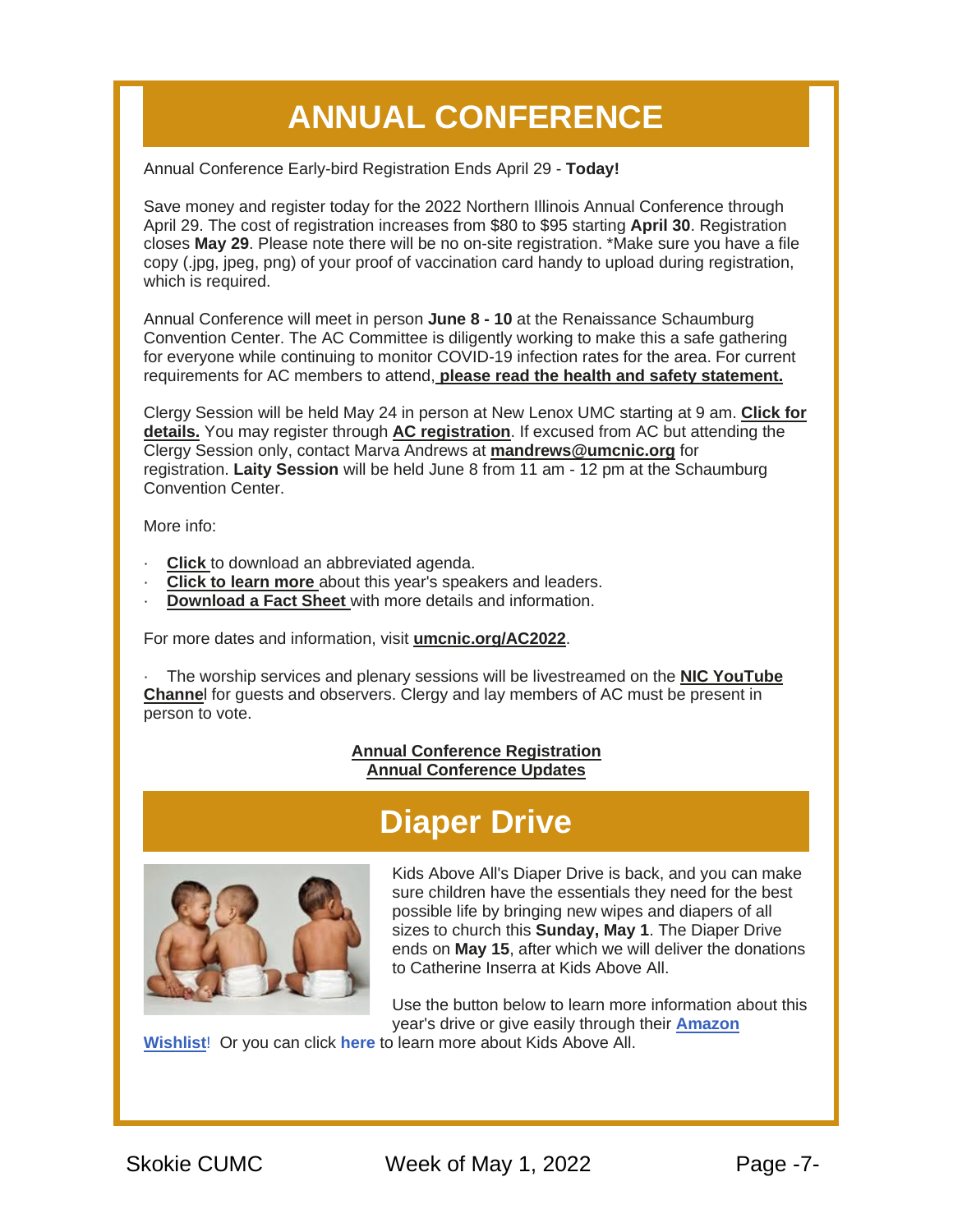#### **Mini Food Pantry**

The Mini Food Pantry is a great success and we are having to fill the pantry several times during the week. This is an ongoing mission, so please keep on bringing non-perishable items to the office on Wednesdays between 9:30 am and 4 pm and on Friday mornings between 9:30 am and 12:30 pm. If everyone donated two items a week, it would keep the Pantry filled.

Below is a list of suggested items - because the Mini Food Pantry is outside, it's important to only contribute non-perishable items, such as:

- [Canned goods](https://r20.rs6.net/tn.jsp?f=001qjU474o973LYCR_8K6L7NC-QTYmSid1lr26w2S6w4V-IrO1AFNNlNR2JInARyWRguoWGFFJh75NMupX45KymajbH8dBzdPjaaDAIu_MgEru0ToXNc1HTAs46wV5GftUle-hT-7NjDESu15DypkPy88LdaRspmJY19t0ZxOkiOqx3sxhy659-FoPFYWqT39-dMxt5lmJupnGJeO26saXvqp_ZWAcpYpDl5nmHkoBoLMw=&c=_IL1JC1Ez7yUV8Mq4BZCJG48cN0IOPbmfvdqvW8ofTZYyCUXd1VDeQ==&ch=Fb23IMnWntlBrlx3Cy48mre9MfrPUA3IL7xQPazV1nreH-M4dHXnDw==) with ring-pulls
- Hygiene products: toothpaste/toothbrush, deodorant, soap, menstrual products, etc.
- Tuna and crackers
- Spices salt and pepper
- Cooking oil
- Sugar
- Tea and coffee
- Peanut Butter
- Kids' snacks
- Dish Soap
- Stove-top Stuffing
- Non-perishable foods
- Bottled water

Thank you for your support in helping others less fortunate.

If you have questions or suggestions, please email the church office at **[centralchurch@skokiecentralumc.org](mailto:centralchurch@skokiecentralumc.org)**